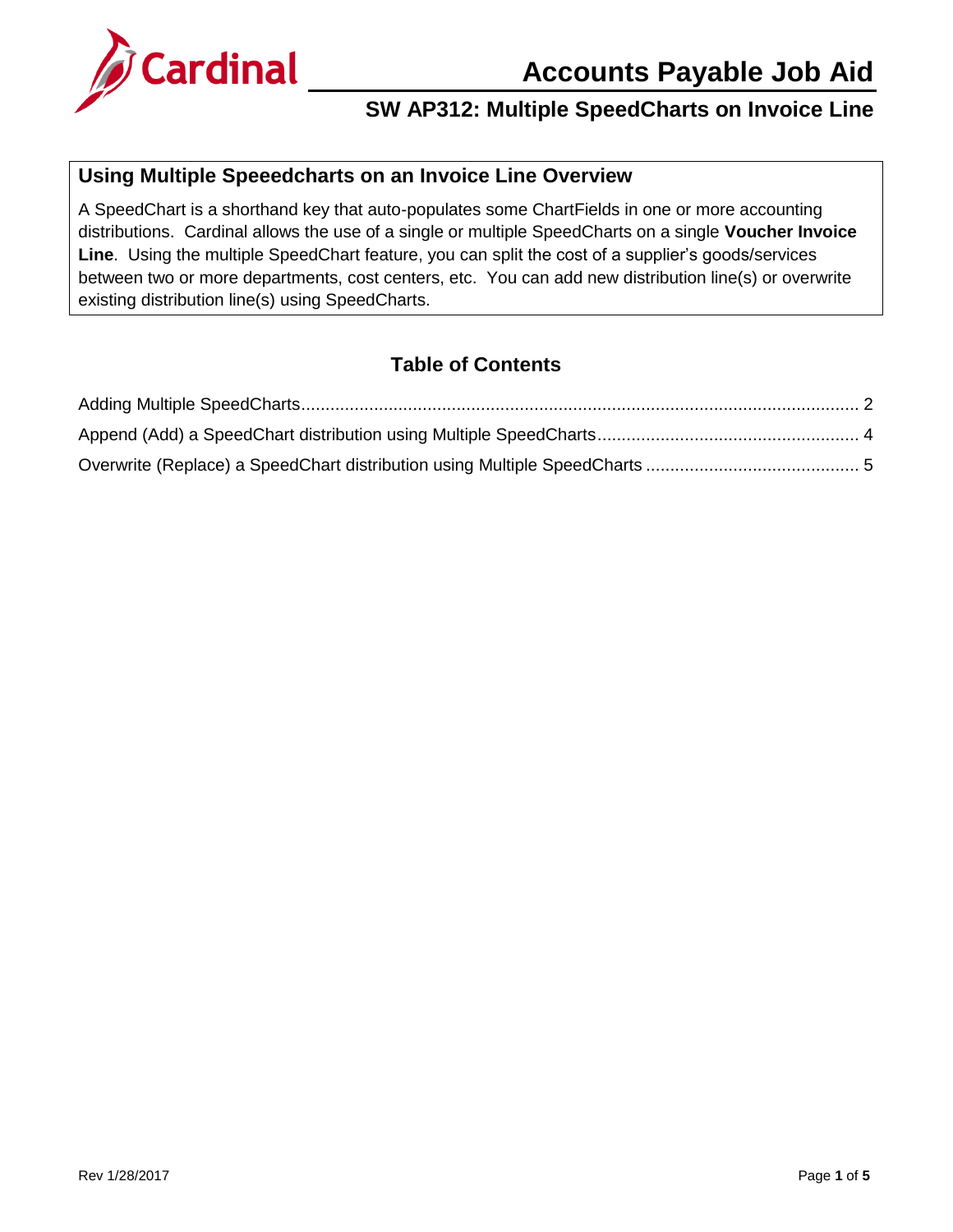



# **SW AP312: Multiple SpeedCharts on Invoice Line**

### <span id="page-1-0"></span>**Adding Multiple SpeedCharts**

**1.** Navigate to the **Invoice Information** page using the following path:

#### **Main Menu > Accounts Payable > Vouchers > Add/Update > Regular Entry**

**2.** Open an existing voucher or create a new voucher.

| New Window   Help   Personalize<br><b>Payments</b><br><b>Voucher Attributes</b><br><b>Invoice Information</b><br><b>Invoice Total</b><br>Non Merchandise Summary<br><b>Invoice No 1239255</b><br><b>Business Unit 15100</b><br><b>Session Defaults</b><br>B)<br>Accounting Date 11/21/2016<br><b>Line Total</b><br>592.36<br><b>Voucher ID NEXT</b><br>QD Net 30<br>Comments(0)<br>*Pay Terms 30<br>Voucher Style Regular Voucher<br>USD <sub>Q</sub><br>*Currency<br>霜<br>Attachments (0)<br><b>Miscellaneous</b><br>Invoice Date 11/15/2016<br>Basis Date Type Prompt Payment<br>B<br>圜<br><b>Template List</b><br>Freight<br>Invoice Receipt Date 11/21/2016<br><b>Advanced Supplier Search</b><br>$\Box$ Final Voucher<br>Goods & Services Receipt 11/15/2016<br>31<br><b>Supplier Hierarchy</b><br><b>Total</b><br>592.36<br><b>Date</b><br><b>Difference</b><br>0.00<br>Supplier 360<br><b>STAPLES</b><br><b>Supplier ID 0000069459</b><br><b>Control Group</b><br>Q<br>Q<br>ShortName STAPLES-001<br>Q<br>Incomplete Voucher<br><b>Location MAIN</b><br>Q<br>*Address 1<br>Q<br>Responsible Org 10000<br>$\alpha$<br><b>Customer Account#</b><br><b>ROW Acquisition ID</b><br>Save For Later<br>Save<br>Run<br>Print<br><b>Action</b><br>Calculate<br>$\checkmark$<br>Copy From Source Document<br>Invoice Lines ?<br>First 1 of 1 2 Last<br>Find   View All<br>$+$ $-$<br><b>SpeedChart</b><br>Q<br>One Asset<br>Copy Down<br>Line 1<br><b>Ship To COVA</b><br>Q<br>*Distribute by Amount<br>$\checkmark$<br>Item<br>Q<br><b>Description</b><br>Quantity<br><b>Packing Slip</b><br><b>UOM</b><br>Q<br><b>Unit Price</b><br><b>Line Amount</b><br>592.36<br>Multi-SpeedCharts<br>Calculate<br>Personalize   Find   View All   $\boxed{2}$   $\boxed{1}$<br><b>V</b> Distribution Lines<br>First 1 of 1 2 Last<br>$\boxed{=}$<br><b>GL Chart</b><br><b>Exchange Rate</b><br><b>Statistics</b><br>Assets<br>Copy<br>Line<br><b>Merchandise Amt</b><br><b>Quantity</b><br><b>GL Unit</b><br><b>Account</b><br>Fund<br>Program<br><b>Department</b><br><b>Cost Center</b><br><b>Task</b><br><b>FIPS</b><br>Asset<br>Down<br>$+$ $-$<br>$\overline{Q}$<br>$\Omega$<br>$\mathbf Q$<br>0.00<br>15100<br>$\overline{Q}$<br>$\mathbf Q$<br>$\mathbf Q$<br>$\alpha$<br>$\langle$<br>$\rightarrow$<br>Save<br>Save For Later | Main Menu - | > Accounts Payable $\star$ > Vouchers $\star$ > Add/Update $\star$ > Regular Entry |  |  |  |  |
|--------------------------------------------------------------------------------------------------------------------------------------------------------------------------------------------------------------------------------------------------------------------------------------------------------------------------------------------------------------------------------------------------------------------------------------------------------------------------------------------------------------------------------------------------------------------------------------------------------------------------------------------------------------------------------------------------------------------------------------------------------------------------------------------------------------------------------------------------------------------------------------------------------------------------------------------------------------------------------------------------------------------------------------------------------------------------------------------------------------------------------------------------------------------------------------------------------------------------------------------------------------------------------------------------------------------------------------------------------------------------------------------------------------------------------------------------------------------------------------------------------------------------------------------------------------------------------------------------------------------------------------------------------------------------------------------------------------------------------------------------------------------------------------------------------------------------------------------------------------------------------------------------------------------------------------------------------------------------------------------------------------------------------------------------------------------------------------------------------------------------------------------------------------------------------------------------------------------------------------------------------------------------------------------------------------------------|-------------|------------------------------------------------------------------------------------|--|--|--|--|
|                                                                                                                                                                                                                                                                                                                                                                                                                                                                                                                                                                                                                                                                                                                                                                                                                                                                                                                                                                                                                                                                                                                                                                                                                                                                                                                                                                                                                                                                                                                                                                                                                                                                                                                                                                                                                                                                                                                                                                                                                                                                                                                                                                                                                                                                                                                          |             |                                                                                    |  |  |  |  |
|                                                                                                                                                                                                                                                                                                                                                                                                                                                                                                                                                                                                                                                                                                                                                                                                                                                                                                                                                                                                                                                                                                                                                                                                                                                                                                                                                                                                                                                                                                                                                                                                                                                                                                                                                                                                                                                                                                                                                                                                                                                                                                                                                                                                                                                                                                                          |             |                                                                                    |  |  |  |  |
|                                                                                                                                                                                                                                                                                                                                                                                                                                                                                                                                                                                                                                                                                                                                                                                                                                                                                                                                                                                                                                                                                                                                                                                                                                                                                                                                                                                                                                                                                                                                                                                                                                                                                                                                                                                                                                                                                                                                                                                                                                                                                                                                                                                                                                                                                                                          |             |                                                                                    |  |  |  |  |
|                                                                                                                                                                                                                                                                                                                                                                                                                                                                                                                                                                                                                                                                                                                                                                                                                                                                                                                                                                                                                                                                                                                                                                                                                                                                                                                                                                                                                                                                                                                                                                                                                                                                                                                                                                                                                                                                                                                                                                                                                                                                                                                                                                                                                                                                                                                          |             |                                                                                    |  |  |  |  |
|                                                                                                                                                                                                                                                                                                                                                                                                                                                                                                                                                                                                                                                                                                                                                                                                                                                                                                                                                                                                                                                                                                                                                                                                                                                                                                                                                                                                                                                                                                                                                                                                                                                                                                                                                                                                                                                                                                                                                                                                                                                                                                                                                                                                                                                                                                                          |             |                                                                                    |  |  |  |  |
|                                                                                                                                                                                                                                                                                                                                                                                                                                                                                                                                                                                                                                                                                                                                                                                                                                                                                                                                                                                                                                                                                                                                                                                                                                                                                                                                                                                                                                                                                                                                                                                                                                                                                                                                                                                                                                                                                                                                                                                                                                                                                                                                                                                                                                                                                                                          |             |                                                                                    |  |  |  |  |
|                                                                                                                                                                                                                                                                                                                                                                                                                                                                                                                                                                                                                                                                                                                                                                                                                                                                                                                                                                                                                                                                                                                                                                                                                                                                                                                                                                                                                                                                                                                                                                                                                                                                                                                                                                                                                                                                                                                                                                                                                                                                                                                                                                                                                                                                                                                          |             |                                                                                    |  |  |  |  |
|                                                                                                                                                                                                                                                                                                                                                                                                                                                                                                                                                                                                                                                                                                                                                                                                                                                                                                                                                                                                                                                                                                                                                                                                                                                                                                                                                                                                                                                                                                                                                                                                                                                                                                                                                                                                                                                                                                                                                                                                                                                                                                                                                                                                                                                                                                                          |             |                                                                                    |  |  |  |  |
|                                                                                                                                                                                                                                                                                                                                                                                                                                                                                                                                                                                                                                                                                                                                                                                                                                                                                                                                                                                                                                                                                                                                                                                                                                                                                                                                                                                                                                                                                                                                                                                                                                                                                                                                                                                                                                                                                                                                                                                                                                                                                                                                                                                                                                                                                                                          |             |                                                                                    |  |  |  |  |
|                                                                                                                                                                                                                                                                                                                                                                                                                                                                                                                                                                                                                                                                                                                                                                                                                                                                                                                                                                                                                                                                                                                                                                                                                                                                                                                                                                                                                                                                                                                                                                                                                                                                                                                                                                                                                                                                                                                                                                                                                                                                                                                                                                                                                                                                                                                          |             |                                                                                    |  |  |  |  |
|                                                                                                                                                                                                                                                                                                                                                                                                                                                                                                                                                                                                                                                                                                                                                                                                                                                                                                                                                                                                                                                                                                                                                                                                                                                                                                                                                                                                                                                                                                                                                                                                                                                                                                                                                                                                                                                                                                                                                                                                                                                                                                                                                                                                                                                                                                                          |             |                                                                                    |  |  |  |  |
|                                                                                                                                                                                                                                                                                                                                                                                                                                                                                                                                                                                                                                                                                                                                                                                                                                                                                                                                                                                                                                                                                                                                                                                                                                                                                                                                                                                                                                                                                                                                                                                                                                                                                                                                                                                                                                                                                                                                                                                                                                                                                                                                                                                                                                                                                                                          |             |                                                                                    |  |  |  |  |
|                                                                                                                                                                                                                                                                                                                                                                                                                                                                                                                                                                                                                                                                                                                                                                                                                                                                                                                                                                                                                                                                                                                                                                                                                                                                                                                                                                                                                                                                                                                                                                                                                                                                                                                                                                                                                                                                                                                                                                                                                                                                                                                                                                                                                                                                                                                          |             |                                                                                    |  |  |  |  |
|                                                                                                                                                                                                                                                                                                                                                                                                                                                                                                                                                                                                                                                                                                                                                                                                                                                                                                                                                                                                                                                                                                                                                                                                                                                                                                                                                                                                                                                                                                                                                                                                                                                                                                                                                                                                                                                                                                                                                                                                                                                                                                                                                                                                                                                                                                                          |             |                                                                                    |  |  |  |  |
|                                                                                                                                                                                                                                                                                                                                                                                                                                                                                                                                                                                                                                                                                                                                                                                                                                                                                                                                                                                                                                                                                                                                                                                                                                                                                                                                                                                                                                                                                                                                                                                                                                                                                                                                                                                                                                                                                                                                                                                                                                                                                                                                                                                                                                                                                                                          |             |                                                                                    |  |  |  |  |
|                                                                                                                                                                                                                                                                                                                                                                                                                                                                                                                                                                                                                                                                                                                                                                                                                                                                                                                                                                                                                                                                                                                                                                                                                                                                                                                                                                                                                                                                                                                                                                                                                                                                                                                                                                                                                                                                                                                                                                                                                                                                                                                                                                                                                                                                                                                          |             |                                                                                    |  |  |  |  |
|                                                                                                                                                                                                                                                                                                                                                                                                                                                                                                                                                                                                                                                                                                                                                                                                                                                                                                                                                                                                                                                                                                                                                                                                                                                                                                                                                                                                                                                                                                                                                                                                                                                                                                                                                                                                                                                                                                                                                                                                                                                                                                                                                                                                                                                                                                                          |             |                                                                                    |  |  |  |  |
|                                                                                                                                                                                                                                                                                                                                                                                                                                                                                                                                                                                                                                                                                                                                                                                                                                                                                                                                                                                                                                                                                                                                                                                                                                                                                                                                                                                                                                                                                                                                                                                                                                                                                                                                                                                                                                                                                                                                                                                                                                                                                                                                                                                                                                                                                                                          |             |                                                                                    |  |  |  |  |
|                                                                                                                                                                                                                                                                                                                                                                                                                                                                                                                                                                                                                                                                                                                                                                                                                                                                                                                                                                                                                                                                                                                                                                                                                                                                                                                                                                                                                                                                                                                                                                                                                                                                                                                                                                                                                                                                                                                                                                                                                                                                                                                                                                                                                                                                                                                          |             |                                                                                    |  |  |  |  |
|                                                                                                                                                                                                                                                                                                                                                                                                                                                                                                                                                                                                                                                                                                                                                                                                                                                                                                                                                                                                                                                                                                                                                                                                                                                                                                                                                                                                                                                                                                                                                                                                                                                                                                                                                                                                                                                                                                                                                                                                                                                                                                                                                                                                                                                                                                                          |             |                                                                                    |  |  |  |  |
|                                                                                                                                                                                                                                                                                                                                                                                                                                                                                                                                                                                                                                                                                                                                                                                                                                                                                                                                                                                                                                                                                                                                                                                                                                                                                                                                                                                                                                                                                                                                                                                                                                                                                                                                                                                                                                                                                                                                                                                                                                                                                                                                                                                                                                                                                                                          |             |                                                                                    |  |  |  |  |
|                                                                                                                                                                                                                                                                                                                                                                                                                                                                                                                                                                                                                                                                                                                                                                                                                                                                                                                                                                                                                                                                                                                                                                                                                                                                                                                                                                                                                                                                                                                                                                                                                                                                                                                                                                                                                                                                                                                                                                                                                                                                                                                                                                                                                                                                                                                          |             |                                                                                    |  |  |  |  |
|                                                                                                                                                                                                                                                                                                                                                                                                                                                                                                                                                                                                                                                                                                                                                                                                                                                                                                                                                                                                                                                                                                                                                                                                                                                                                                                                                                                                                                                                                                                                                                                                                                                                                                                                                                                                                                                                                                                                                                                                                                                                                                                                                                                                                                                                                                                          |             |                                                                                    |  |  |  |  |
|                                                                                                                                                                                                                                                                                                                                                                                                                                                                                                                                                                                                                                                                                                                                                                                                                                                                                                                                                                                                                                                                                                                                                                                                                                                                                                                                                                                                                                                                                                                                                                                                                                                                                                                                                                                                                                                                                                                                                                                                                                                                                                                                                                                                                                                                                                                          |             |                                                                                    |  |  |  |  |
|                                                                                                                                                                                                                                                                                                                                                                                                                                                                                                                                                                                                                                                                                                                                                                                                                                                                                                                                                                                                                                                                                                                                                                                                                                                                                                                                                                                                                                                                                                                                                                                                                                                                                                                                                                                                                                                                                                                                                                                                                                                                                                                                                                                                                                                                                                                          |             |                                                                                    |  |  |  |  |
|                                                                                                                                                                                                                                                                                                                                                                                                                                                                                                                                                                                                                                                                                                                                                                                                                                                                                                                                                                                                                                                                                                                                                                                                                                                                                                                                                                                                                                                                                                                                                                                                                                                                                                                                                                                                                                                                                                                                                                                                                                                                                                                                                                                                                                                                                                                          |             |                                                                                    |  |  |  |  |
|                                                                                                                                                                                                                                                                                                                                                                                                                                                                                                                                                                                                                                                                                                                                                                                                                                                                                                                                                                                                                                                                                                                                                                                                                                                                                                                                                                                                                                                                                                                                                                                                                                                                                                                                                                                                                                                                                                                                                                                                                                                                                                                                                                                                                                                                                                                          |             |                                                                                    |  |  |  |  |
|                                                                                                                                                                                                                                                                                                                                                                                                                                                                                                                                                                                                                                                                                                                                                                                                                                                                                                                                                                                                                                                                                                                                                                                                                                                                                                                                                                                                                                                                                                                                                                                                                                                                                                                                                                                                                                                                                                                                                                                                                                                                                                                                                                                                                                                                                                                          |             |                                                                                    |  |  |  |  |
|                                                                                                                                                                                                                                                                                                                                                                                                                                                                                                                                                                                                                                                                                                                                                                                                                                                                                                                                                                                                                                                                                                                                                                                                                                                                                                                                                                                                                                                                                                                                                                                                                                                                                                                                                                                                                                                                                                                                                                                                                                                                                                                                                                                                                                                                                                                          |             |                                                                                    |  |  |  |  |
|                                                                                                                                                                                                                                                                                                                                                                                                                                                                                                                                                                                                                                                                                                                                                                                                                                                                                                                                                                                                                                                                                                                                                                                                                                                                                                                                                                                                                                                                                                                                                                                                                                                                                                                                                                                                                                                                                                                                                                                                                                                                                                                                                                                                                                                                                                                          |             |                                                                                    |  |  |  |  |
|                                                                                                                                                                                                                                                                                                                                                                                                                                                                                                                                                                                                                                                                                                                                                                                                                                                                                                                                                                                                                                                                                                                                                                                                                                                                                                                                                                                                                                                                                                                                                                                                                                                                                                                                                                                                                                                                                                                                                                                                                                                                                                                                                                                                                                                                                                                          |             |                                                                                    |  |  |  |  |
|                                                                                                                                                                                                                                                                                                                                                                                                                                                                                                                                                                                                                                                                                                                                                                                                                                                                                                                                                                                                                                                                                                                                                                                                                                                                                                                                                                                                                                                                                                                                                                                                                                                                                                                                                                                                                                                                                                                                                                                                                                                                                                                                                                                                                                                                                                                          |             |                                                                                    |  |  |  |  |
|                                                                                                                                                                                                                                                                                                                                                                                                                                                                                                                                                                                                                                                                                                                                                                                                                                                                                                                                                                                                                                                                                                                                                                                                                                                                                                                                                                                                                                                                                                                                                                                                                                                                                                                                                                                                                                                                                                                                                                                                                                                                                                                                                                                                                                                                                                                          |             |                                                                                    |  |  |  |  |
|                                                                                                                                                                                                                                                                                                                                                                                                                                                                                                                                                                                                                                                                                                                                                                                                                                                                                                                                                                                                                                                                                                                                                                                                                                                                                                                                                                                                                                                                                                                                                                                                                                                                                                                                                                                                                                                                                                                                                                                                                                                                                                                                                                                                                                                                                                                          |             |                                                                                    |  |  |  |  |
|                                                                                                                                                                                                                                                                                                                                                                                                                                                                                                                                                                                                                                                                                                                                                                                                                                                                                                                                                                                                                                                                                                                                                                                                                                                                                                                                                                                                                                                                                                                                                                                                                                                                                                                                                                                                                                                                                                                                                                                                                                                                                                                                                                                                                                                                                                                          |             |                                                                                    |  |  |  |  |

- **3.** The above screenshot depicts the **Voucher Entry Invoice Information** page.
- **4.** On the invoice line, there is a **Multi-SpeedCharts** link below the **Line Amount** field.
- **5.** Click the **Multi-SpeedCharts** link.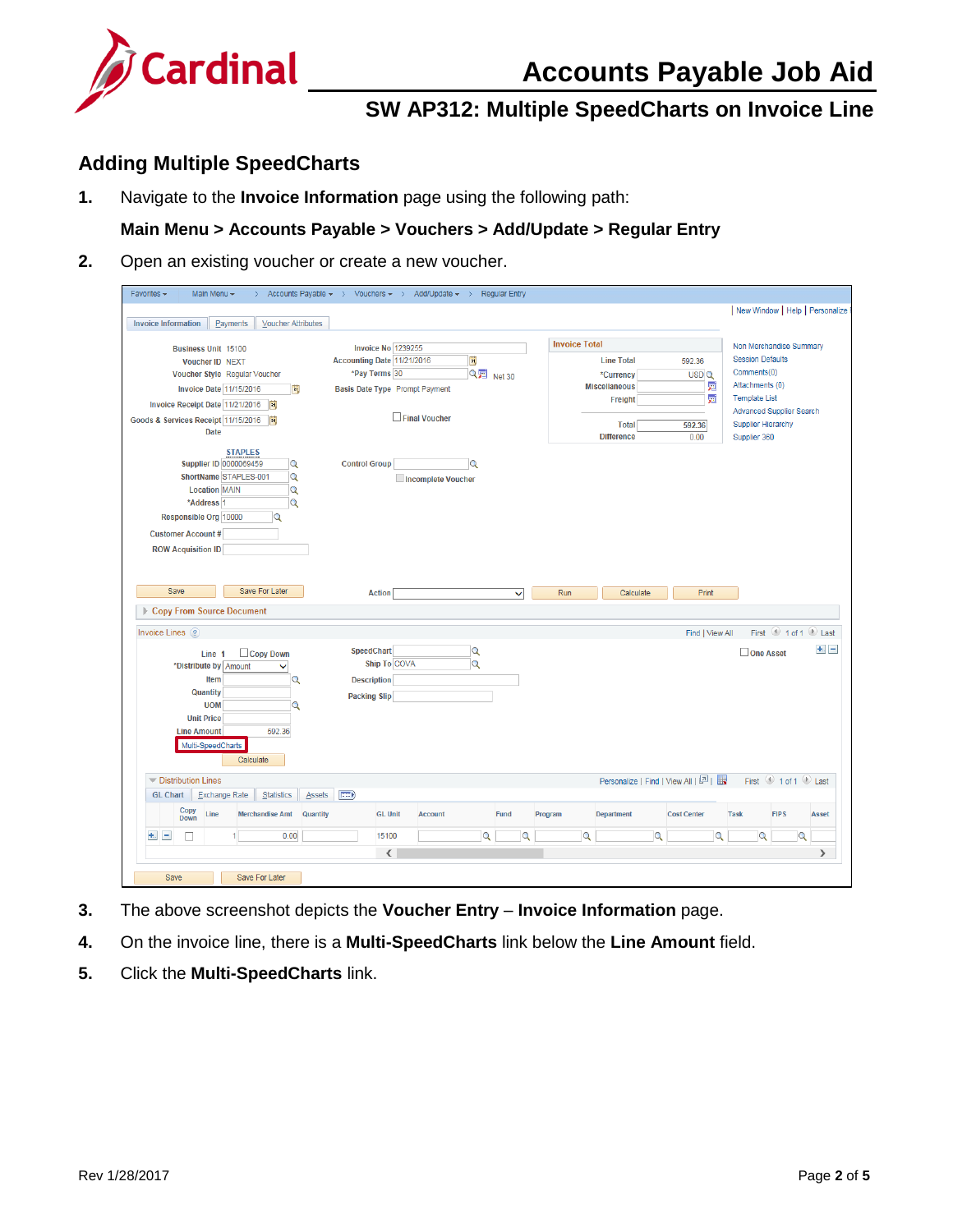

### **SW AP312: Multiple SpeedCharts on Invoice Line**

| <b>INVANISHAM RANNINI</b>                                                                                        |          |
|------------------------------------------------------------------------------------------------------------------|----------|
| <b>Multiple SpeedCharts</b>                                                                                      | $\times$ |
|                                                                                                                  | Help     |
| <b>Multiple SpeedCharts</b>                                                                                      |          |
| Business Unit: 15100                                                                                             |          |
| <b>Voucher ID:</b><br><b>NEXT</b>                                                                                |          |
| Line Number: 1                                                                                                   |          |
| <b>Distribute By:</b><br>Amount                                                                                  |          |
| <b>Invoice Line Amount:</b><br>592.360                                                                           |          |
| <b>Remaining Amount:</b><br>0.000                                                                                |          |
| <b>SpeedCharts Process Option</b>                                                                                |          |
| © Append<br>$\bigcirc$ Overwrite                                                                                 |          |
| First 1-2 of 2 Last<br>Personalize   Find   View All   $\boxed{2}$   $\boxed{1}$<br><b>SpeedChart Selections</b> |          |
| *SpeedChart Key<br><b>Amount to Distribute</b>                                                                   |          |
| EE<br>192100<br>Q<br>390.320                                                                                     |          |
| $+$<br>e<br>2 95400<br>202.040<br>D                                                                              |          |
| OK<br>Cancel<br>Refresh                                                                                          |          |
|                                                                                                                  |          |
| ←                                                                                                                | ⋗        |
|                                                                                                                  | п.       |

**6.** The **Multiple SpeedCharts** page displays. The three key fields are **Invoice Line Amount**, **Remaining Amount**, and **Amount to Distribute**.

The **Remaining Amount** field is calculated by summing the Merchandise Amounts on the existing distribution lines and subtracting that amount from the **Invoice Line Amount**. This calculation is performed for each line added to this page and displays the remaining balance for the Invoice Line.

- **7.** If **Append** is selected as the **SpeedCharts Process Option**, the **Amount to Distribute** for each line added cannot exceed the **Remaining Amount**. If there is not enough **Remaining Amount** (e.g. **Remaining Amount** equals **0.00**), you must adjust the amounts of the distribution lines on the **Invoice Information** page prior to adding new lines via the **Multiple SpeedCharts** page.
- **8.** If **Overwrite** is selected as the **SpeedCharts Process Option**, the sum of the **Amount to Distribute** for all lines on the **Multiple SpeedCharts** page cannot exceed the **Invoice Line Amount**. You can overwrite existing distribution lines with new lines that total or are equal to, but not greater than, the **Invoice Line** total.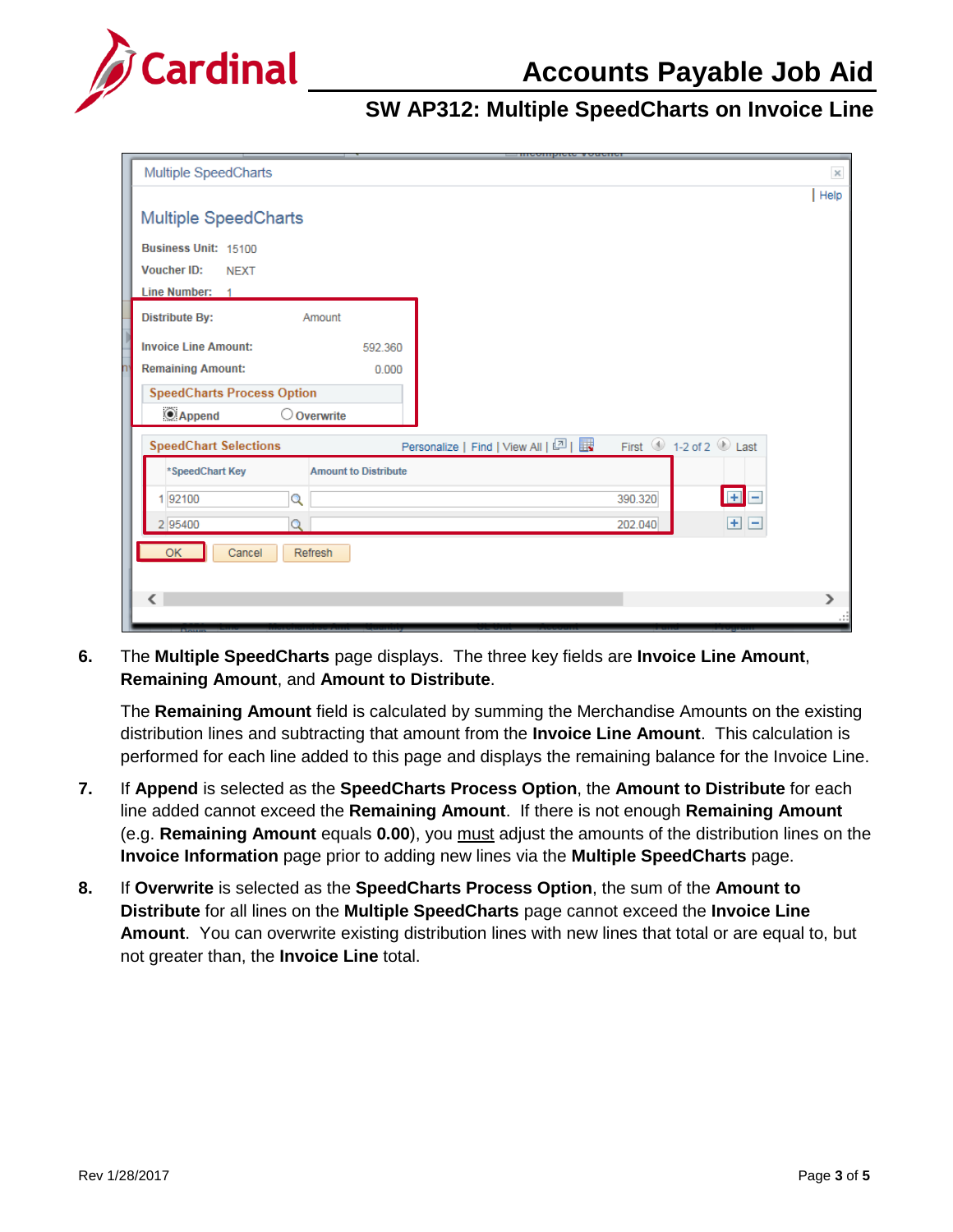# **Accounts Payable Job Aid**



## **SW AP312: Multiple SpeedCharts on Invoice Line**

### <span id="page-3-0"></span>**Append (Add) a SpeedChart distribution using Multiple SpeedCharts**

Under **SpeedChart Process Option** choose **Append** to add distribution lines using SpeedCharts to an existing voucher line or create multiple distribution lines using SpeedCharts on a new voucher.

- **1.** In the **SpeedCharts Process Option** section of the page, select the **Append** option.
- **2.** In the **SpeedChart Key** field, enter the SpeedChart value desired for the additional distribution line. The lookup icon can be used to search for existing SpeedCharts.
- **3.** In the **Amount to Distribute** field, enter in the desired amount for the additional distribution line.
- **4.** If needed, click the (**+**) icon to add additional distribution lines.

If the **Remaining Amount** field displays **0.00**, no additional lines can be added. In order to add new SpeedChart lines, you will need to navigate back to the **Invoice Information** page and reduce the amounts on the existing **Distribution Lines** prior to using the **Multiple SpeedCharts** page.

- **5.** Once completed, click **OK** to display the **Invoice Information** page. The additional SpeedChart distribution(s) have now been added to existing **Distribution Line(s)** on the Invoice Line.
- **6.** Enter any additional fields that are required to complete the distribution for the SpeedChart you entered. For example, the SpeedChart may be missing Account.
- **7.** Complete any other required fields to complete your voucher. Click the **Save** button.